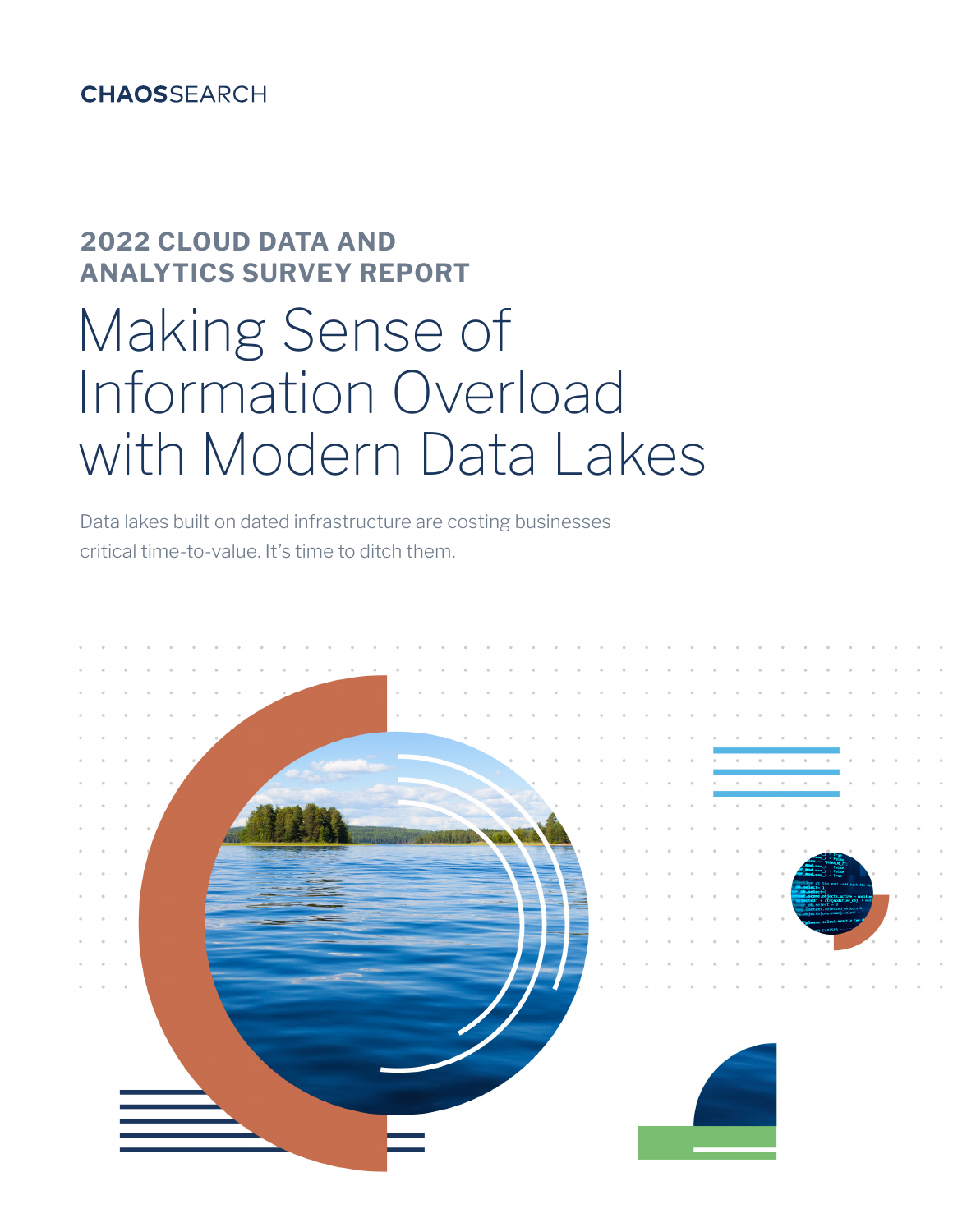## INTRODUCTION

## A business's secret weapon is the data already at its disposal, but converting data into actionable insights is increasingly complicated.

Especially as the pandemic has shifted much of the working world to an almost entirely digital model, businesses are sitting on vast quantities of data— it's either a goldmine or a sinkhole, depending on how they manage it.

In theory, this increase in data should present new opportunities for organizations. But the reality of current infrastructures makes it challenging to retain and analyze multi-structured datasets at scale. That, coupled with the prevalent data scientist and data engineer shortage, is leaving enterprises hamstrung on their quest for data-driven insights that will impact the business.

To better understand the challenges organizations face when it comes to accessing and analyzing data, ChaosSearch commissioned a survey of 1,020 U.S. IT professionals. The survey asked questions about their organizations' data retention, data usage, and investments in data lake and cloud data platforms. This report summarizes our findings.

At the highest level, we found that many organizations are making strides in how they govern data management and take action on data-driven insights. However, IT talent is still often wasted moving, migrating, pipelining, and transforming data a process that can, and should, be automated if the end goal is faster, more insightful analytics.

## KEY FINDINGS

## **IT professionals realize they have a data analytics problem on their hands—and they're looking to technology to remedy it.**

When asked to choose between more time, budget, people, or technology to better solve existing analytics challenges, more than half (59% of respondents selected technology—whereas no more than 13% of respondents chose time, budget, or people, respectively.

In particular, investments in data lakes are on the rise. A majority of respondents (69%) indicated that their organizations have implemented a data lake, while 23% of respondents are planning to deploy one but haven't done so yet.

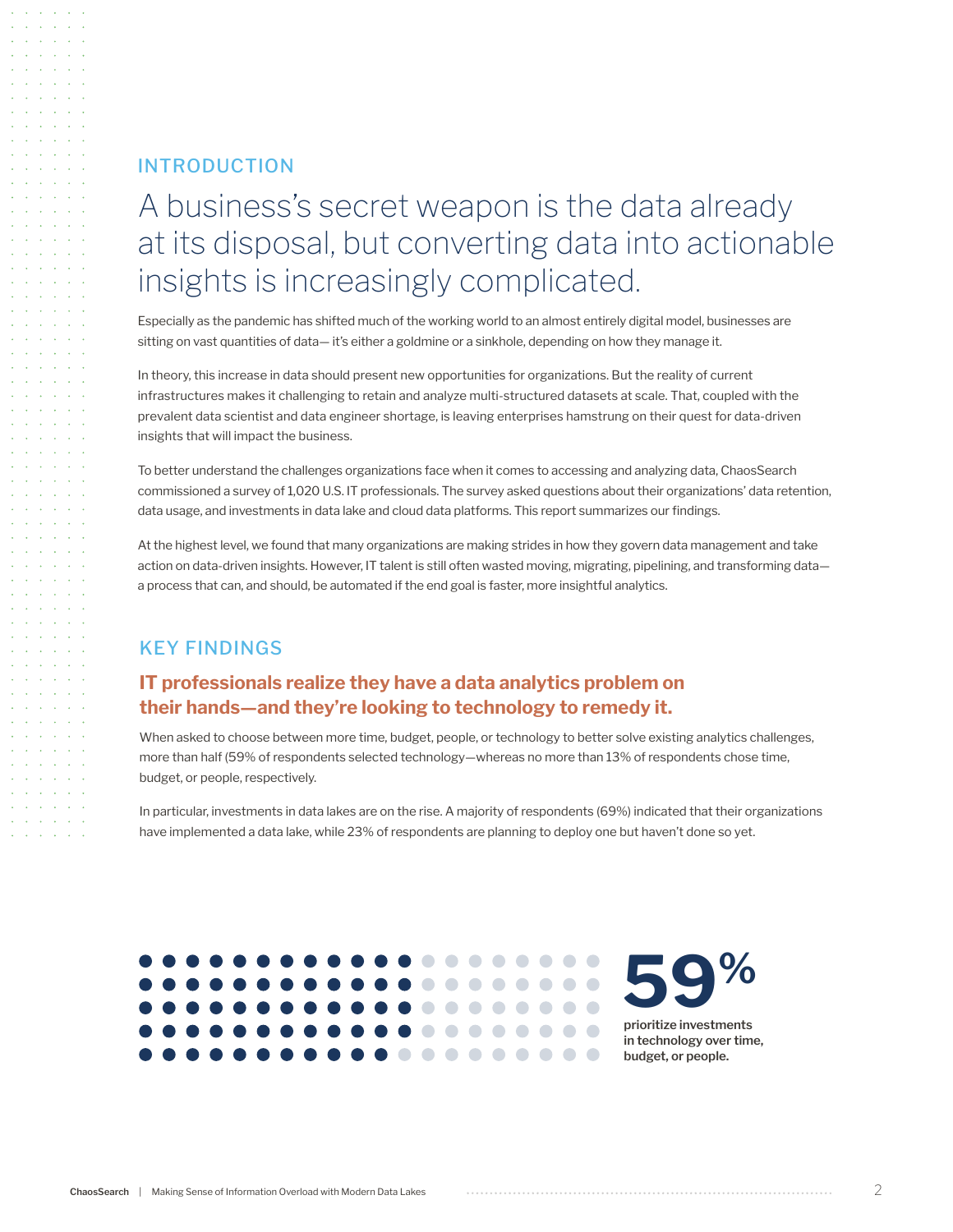## **IT talent is wasted on data prep–even more so in organizations with data lakes.**

Respondents spend almost as much time prepping data (6.6 hours per week) as they do analyzing it (7.2 hours per week) and data lakes aren't helping. Time spent moving, migrating, pipelining, or transforming data increased to 7.1 hours per week for respondents who have a data lake.

Additionally, 30% of respondents indicate that their end-user consumption/visualization tools aren't directly connected to the lake, resulting in data duplication and data movement challenges limiting insights and time to value.

## **But there are benefits to investing in data lakes.**

Thirty-eight percent of respondents with data lakes are able to respond to data requests within an hour, compared to 24% without data lakes. Additionally, 87% of respondents using data lakes indicate an improved ability to make organizational decisions.

## **There's a disconnect on whether organizations are using all the data available to them—and it's leaving them vulnerable.**

Eighty-seven percent of respondents agree to some extent that their department is using all the data at its disposal to make informed business decisions, but those who agreed with the statement are retaining less log data (only 1-6 months) than those who disagreed (7-12 months).

That's an issue considering ChaosSearch's [Log Management and Analytics 2021 Benchmark Report](https://www.chaossearch.io/blog/log-management-and-analytics-benchmark-report) found that the top two use cases for leveraging log data are security (70%) and IT monitoring (68%).



#### **HOW LONG DOES YOUR ORGANIZATION RETAIN LOG DATA FOR, ON AVERAGE?**

Saving data for so short a time to make room for new data won't make the data lake useful in analyzing and preventing cyber security breaches, since users won't be able to proactively identify vulnerabilities in their systems that could have been prevented sooner. Likewise, organizations that continually refresh their data stores will never build up a wide breadth of data, making any data analysis shallow in what it reveals about the organization. Only once they acquire unlimited data storage can organizations truly be using all the data available to them. Yet less than a quarter (24%) of respondents are retaining log data indefinitely.

When you have an easily accessible data lake capable of identifying vulnerabilities before they become outright threats, your organization can stay ahead of malicious players. For instance, whereas 47% of respondents who retain less than 7 months of log data have experienced a breach in the last year, only 24% of respondents who retain 7+ months of log data experienced a breach in the last year. Now that's data put to good use.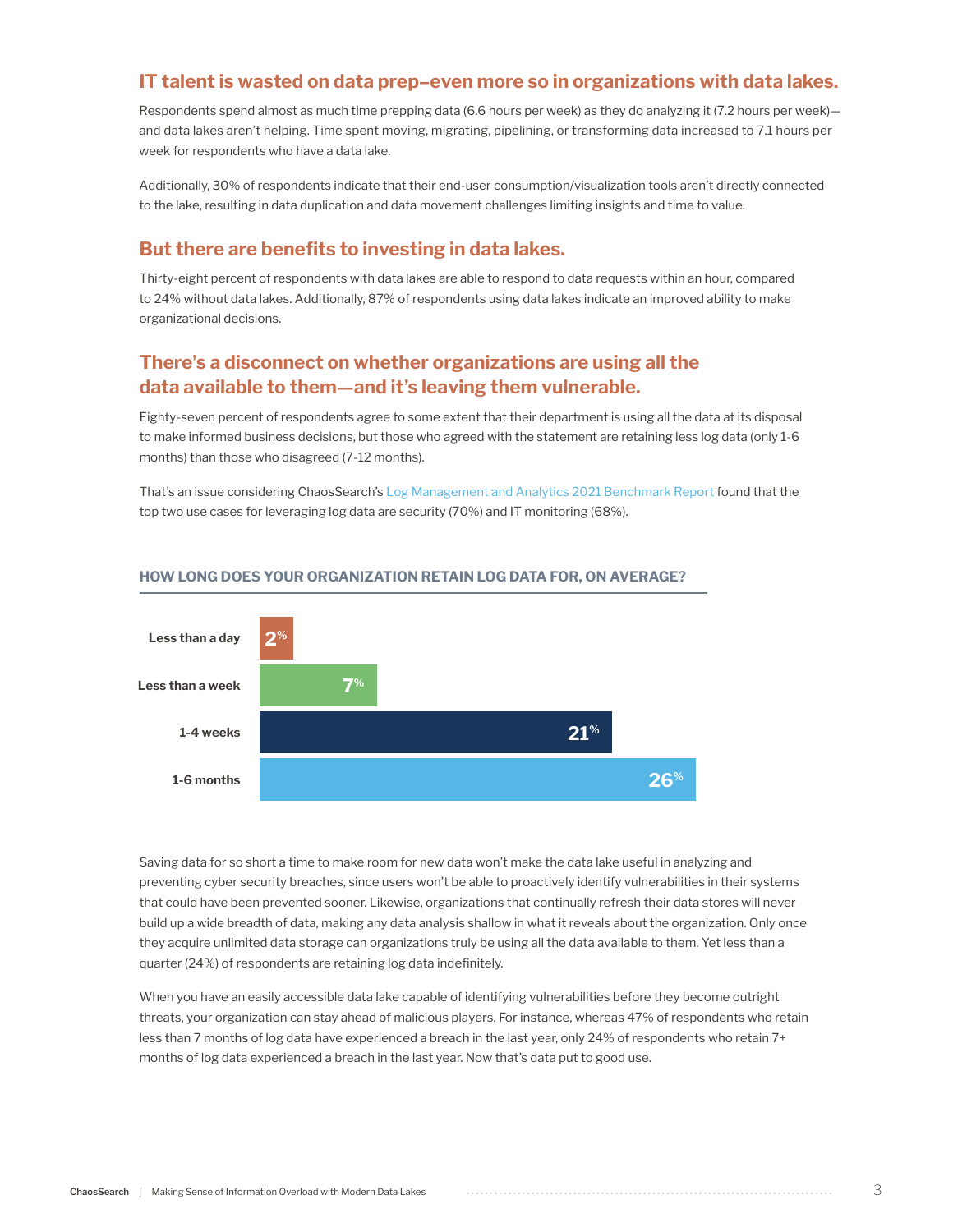#### **HAS YOUR ORGANIZATION EXPERIENCED A SECURITY BREACH IN THE LAST YEAR?**



## **Data lake investment is on the rise—but not all data lakes live up to their promise.**

Data is the lifeblood of a business. It captures a historical picture of the business while revealing opportunities for future growth. The more data your organization can leverage, the more it can innovate and flourish. Many organizations recognize the value of robust data analytics. They also recognize the struggle to glean analytical insights—but are working to correct this by increasing their investments in technology. In fact, when asked to choose between investing more time, budget, people, or technology to better solve existing analytics challenges, more than half (59%) of respondents selected technology—whereas no more than 13% of respondents chose time, budget, or people, respectively.

Unfortunately, not all tech tools are the answer to analytics challenges. In order for data to live up to its full potential, you need to be able to access your data quickly, but traditional data management systems and processes put up walls that prohibit this.

What's wrong with traditional systems? Data warehouses, data marts, and legacy databases only accept structured data, which makes them less flexible and scalable. In practice, organizations using these types of solutions end up accruing multiple of them to accommodate their multi-structured datasets, which makes it more difficult to source and analyze later.

Data lakes can cut through these siloes by ingesting all data types in their source formats. This gives organizations the ability to—in theory—store vast quantities of data from multiple sources in a centralized, secure, and relatively inexpensive location that scales with ease. With this data all in one place, end users like data analysts, business leaders, and others can quickly access the data they need to inform business decisions.

If your organization is like one of the 31% of respondents that hasn't adopted a data lake yet, you're limiting your data's potential. Respondents that have implemented data lakes are able to respond to data requests faster; 38% of respondents with data lakes are able to respond within an hour, compared to 24% without data lakes. Additionally, 20% of respondents without data lakes take days or weeks to respond, compared to 9% of those with data lakes.

69% of organizations have already implemented a data lake—and 87% indicate that the data lake has improved their organization's ability to make decisions.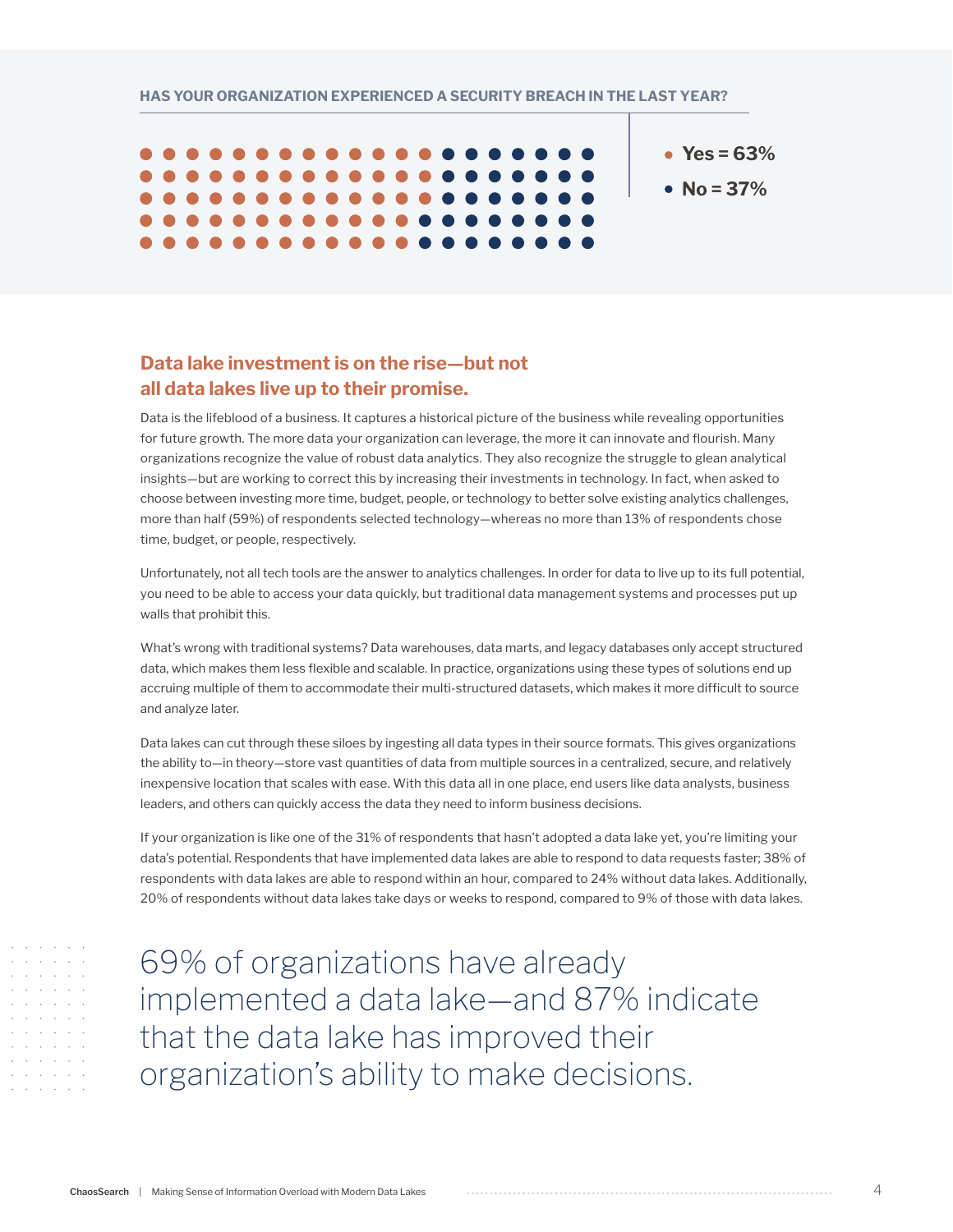#### **WHAT BENEFITS HAVE YOU WITNESSED FROM USING A DATA LAKE?**



## **Challenges surrounding data lake accessibility prevent them from fulfilling their promise.**

Data lakes are supposed to deliver more organized, accessible data to support analytics—but not all data lakes do. The fact that the data is stored in its original form is one of the major benefits of data lakes, but it can also be one of its drawbacks when using immature platforms. Traditional data lakes aren't built for high performance analytics and therefore require too much data transformation upfront for it to be used for driving insights, which eats up data engineers', analysts', and scientists' bandwidth and leads to a longer time-to-decision. In fact, organizations with data lakes spend more time prepping data than those without (7.1 hours per week versus 6.6)—indicating that their lakes are requiring more data transformation to work than they should. The time spent prepping data can quickly undercut the effectiveness of the data's analysis; when insights are delayed because data isn't ready yet, businesses risk missing critical revenue opportunities.

The most common timeframe it takes for IT professionals to respond to data requests from stakeholders is between 2 and 12 hours (37% of respondents). It takes 30% of respondents days or even weeks to respond.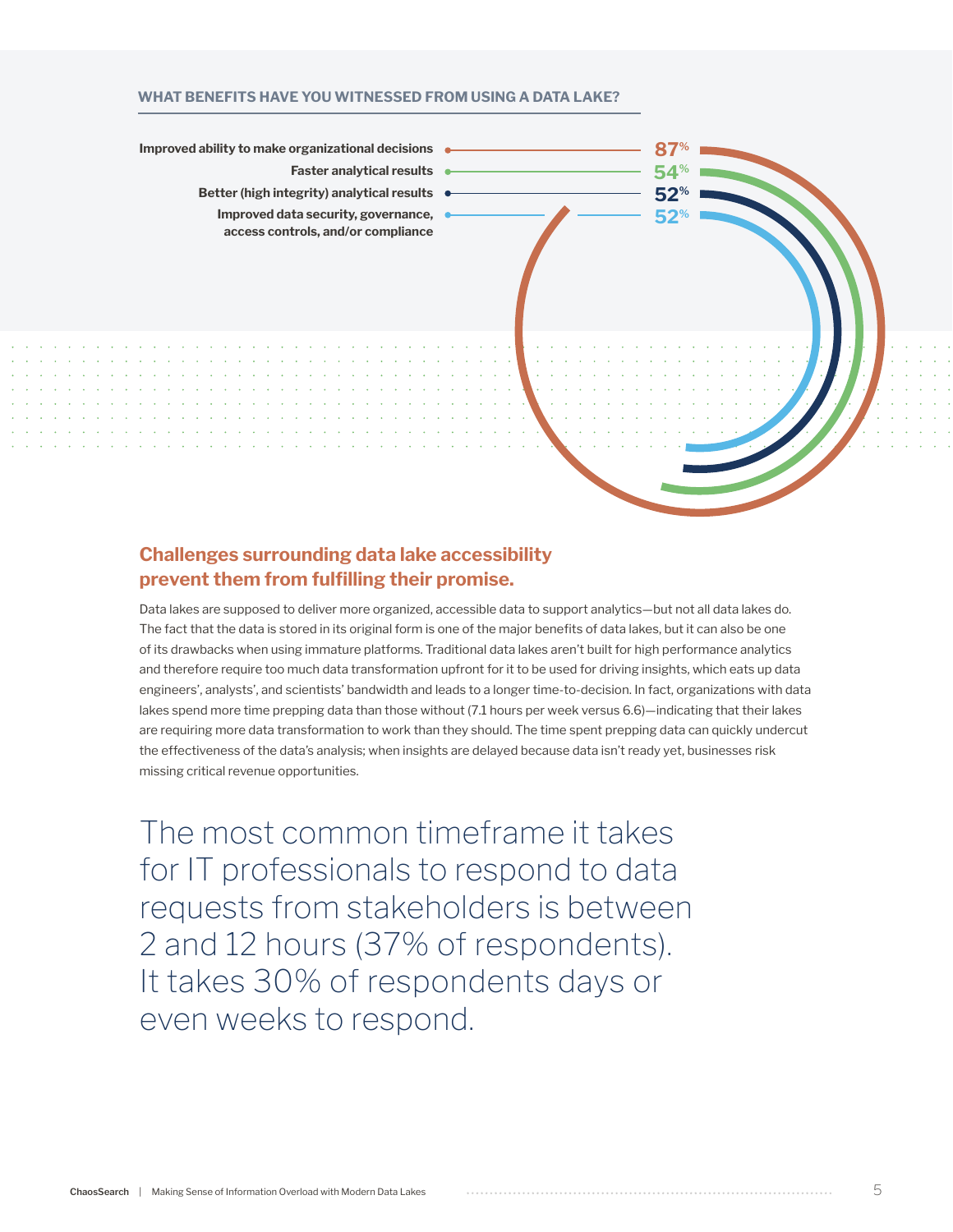## Organizations with data lakes spend nearly as much time prepping data (7.1 hours/week) as they do analyzing it (7.2 hours/week).

Plus, if IT teams are spending as much time prepping data as they are analyzing it, it's unlikely they're using all their data because it's a burden to access more than what's needed for the immediate task. Only half (52%) of respondents say that either all or almost all their company's departments are applying analytics or BI to work they do on a weekly basis, meaning employees aren't making as informed decisions as they could be.

Again, one draw to the data lake is its seemingly limitless capacity, but with so much information for analysts to parse through, an organization's data lake can quickly devolve to a data swamp. Manual extraction isn't only time consuming—it's also costly. In addition to the cost of analysts' time, maintaining these data lakes can become sneakily expensive as data volumes scale, especially without the right in-house talent to maintain these solutions, since most platforms charge once users exceed their limited storage.

#### **NOT EVERYONE IS EXPERIENCING IMPROVED ANALYTICS CAPABILITIES FROM THEIR DATA LAKE.**

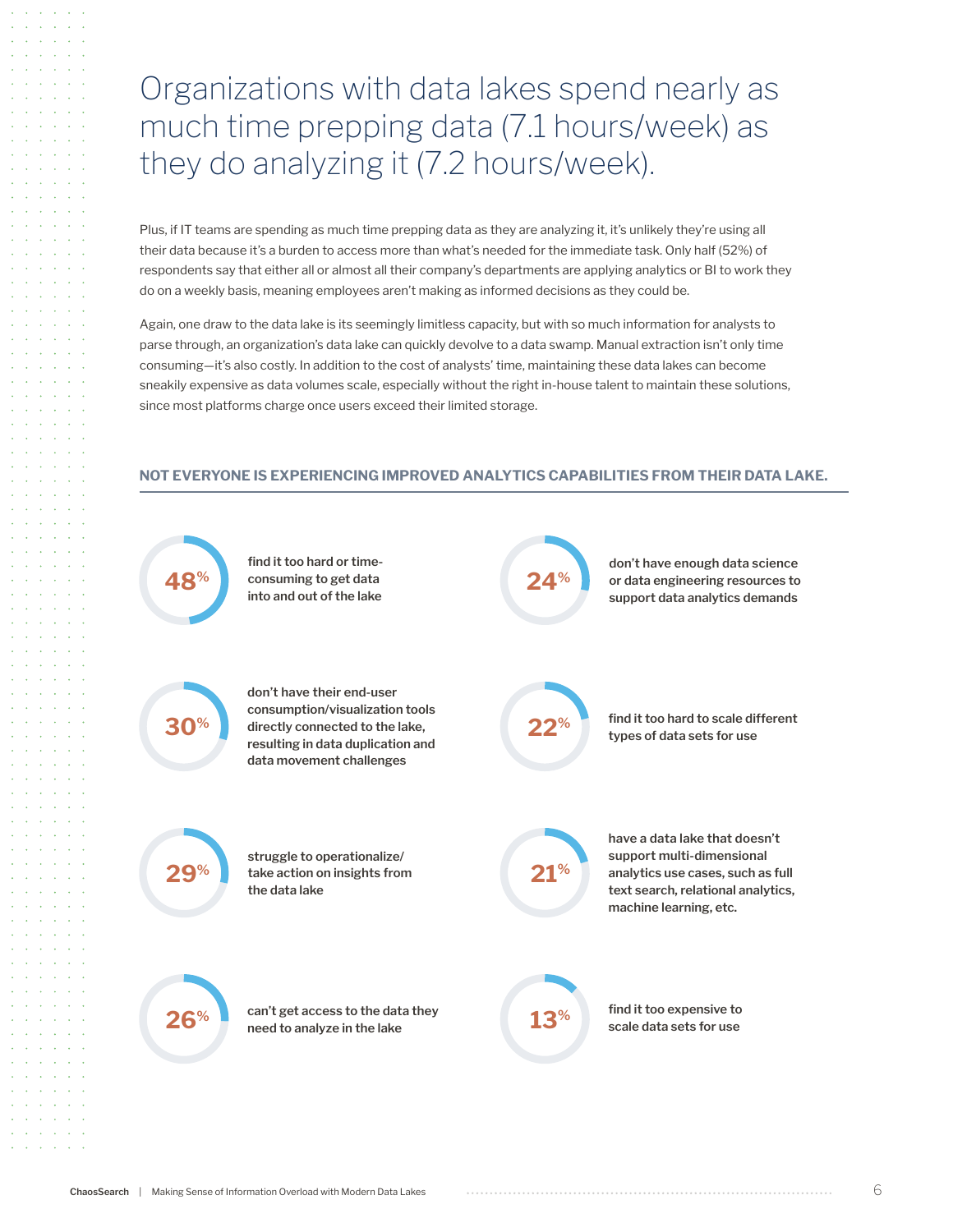#### **WHAT TYPES OF DATA ARE DATA LAKE USERS ANALYZING TO INFORM BUSINESS DECISIONS?**



## **CONCLUSION**

## **How to overcome analytics challenges**

Your organization needs an easy, cost-effective, and reliable way to access and analyze all the data at its disposal—a standard most data lakes aren't living up to.

The optimal solution should remove data silos and data pipelining requirements so that your organization's data lake(s) caters to any and all use cases, instead of a limited range of needs. Modern data lakes achieve this through, first and foremost, a cloud-based infrastructure that not only enables users to scale with greater ease, but allows users to couple their platform with other cloud-based analytics services and downstream software tools to deliver data indexing, transformation, querying, and analytics functionality. That's important; simply having a data lake doesn't ensure insights you need to activate the lake with the proper tools and functionalities to derive valuable data analysis.

#### **WITH THE RIGHT PLATFORM AND SURROUNDING TOOLING IN PLACE, DATA LAKES CAN:**



**Centralize data analytics to enhance governance**



**Enhance log analytics to uncover potential security threats**



**Cross-pollinate between relational analytics and search on the same unified dataset to generate new, deeper insights**

**Improve access to more data to feed BI and ML analysis to uncover trends**